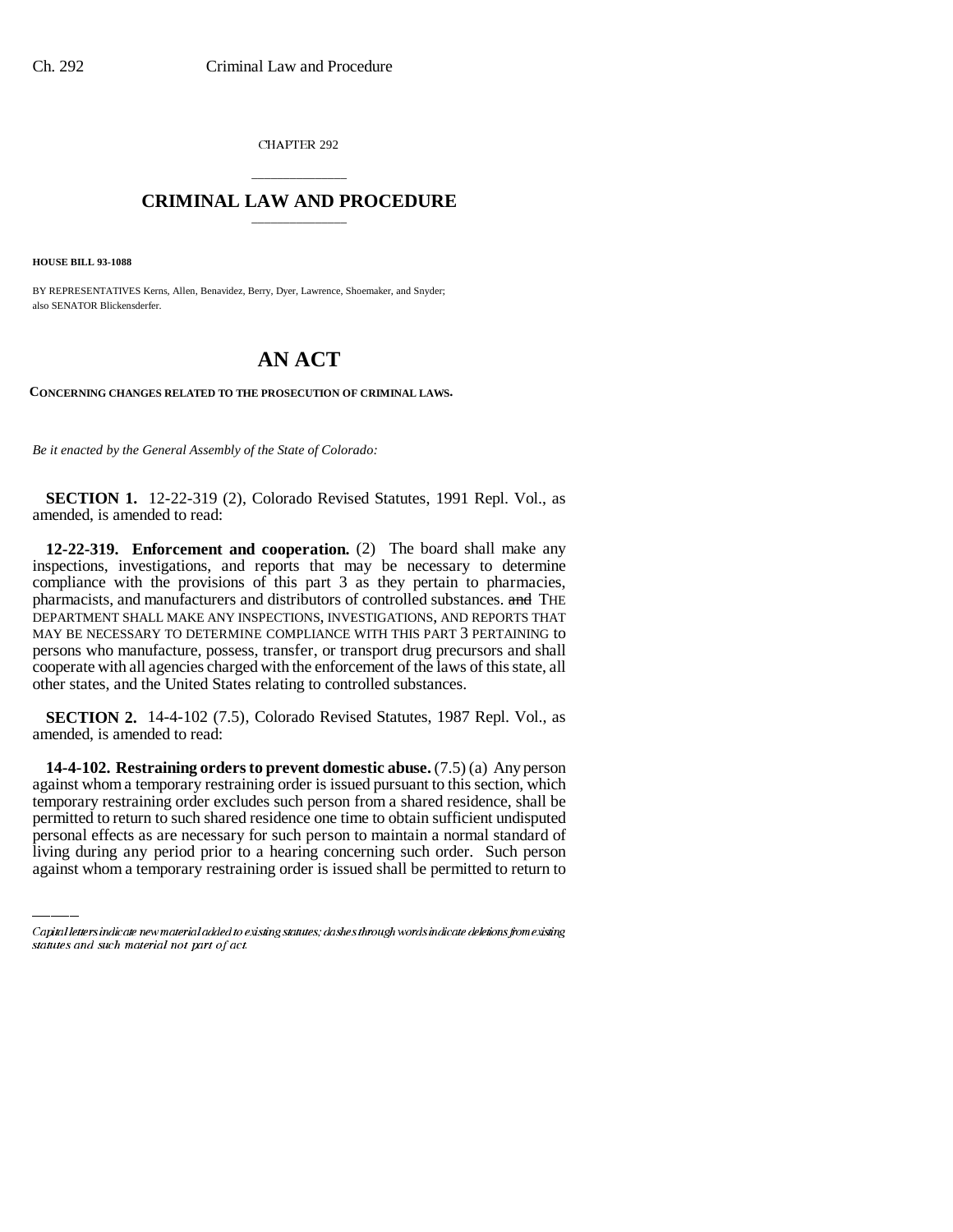such shared residence only if such person is accompanied at all times while the person is at or in such shared residence by a peace officer.

(b) When any person is served with notice of a temporary restraining order issued against such person excluding such person from a shared residence, such notice shall contain a notification in writing to such person of such person's ability to return to such shared residence pursuant to paragraph (a) of this subsection (7.5). SUCH WRITTEN NOTIFICATION SHALL BE IN BOLD PRINT AND CONSPICUOUSLY PLACED IN SUCH TEMPORARY RESTRAINING ORDER. ANY TEMPORARY RESTRAINING ORDER ISSUED ON OR AFTER JANUARY 1, 1994, WHICH DOES NOT CONTAIN SUCH WRITTEN NOTIFICATION IN THE MANNER PRESCRIBED BY THIS PARAGRAPH (b), SHALL BE NULL AND VOID.

**SECTION 3.** 16-4-202, Colorado Revised Statutes, 1986 Repl. Vol., is amended to read:

**16-4-202. Appeal bond hearing - factors to be considered.** (1) The court shall consider the following factors in deciding whether or not an appeal bond should be granted and determining the amount of bail and the type of bond to be required:

(a) The nature and circumstances of the offense before the court and the sentence imposed for that offense;

(b) The defendant's length of residence in the community;

(c) The defendant's employment, family ties, character, reputation, and mental condition;

(d) The defendant's past criminal record and record of appearance at court proceedings;

(e) Any showing of intimidation or harassment of witnesses or potential witnesses, or likelihood that the defendant will harm or threaten any person having a part in the trial resulting in conviction;

(f) Any other criminal charges pending against the defendant and the potential sentences should the defendant be convicted of those charges;

(g) The circumstances of, and sentences imposed in, any criminal case in which the defendant has been convicted but execution stayed pending appeal; or

(h) The likelihood that the defendant will commit additional criminal offenses during the pendency of his SUCH DEFENDANT'S appeal; AND

(i) THE DEFENDANT'S LIKELIHOOD OF SUCCESS ON APPEAL.

**SECTION 4.** 16-5-401 (6) and (8), Colorado Revised Statutes, 1986 Repl. Vol., as amended, are amended to read:

**16-5-401. Limitation for commencing criminal proceedings.** (6) The period of time during which a person may be prosecuted shall be extended for an additional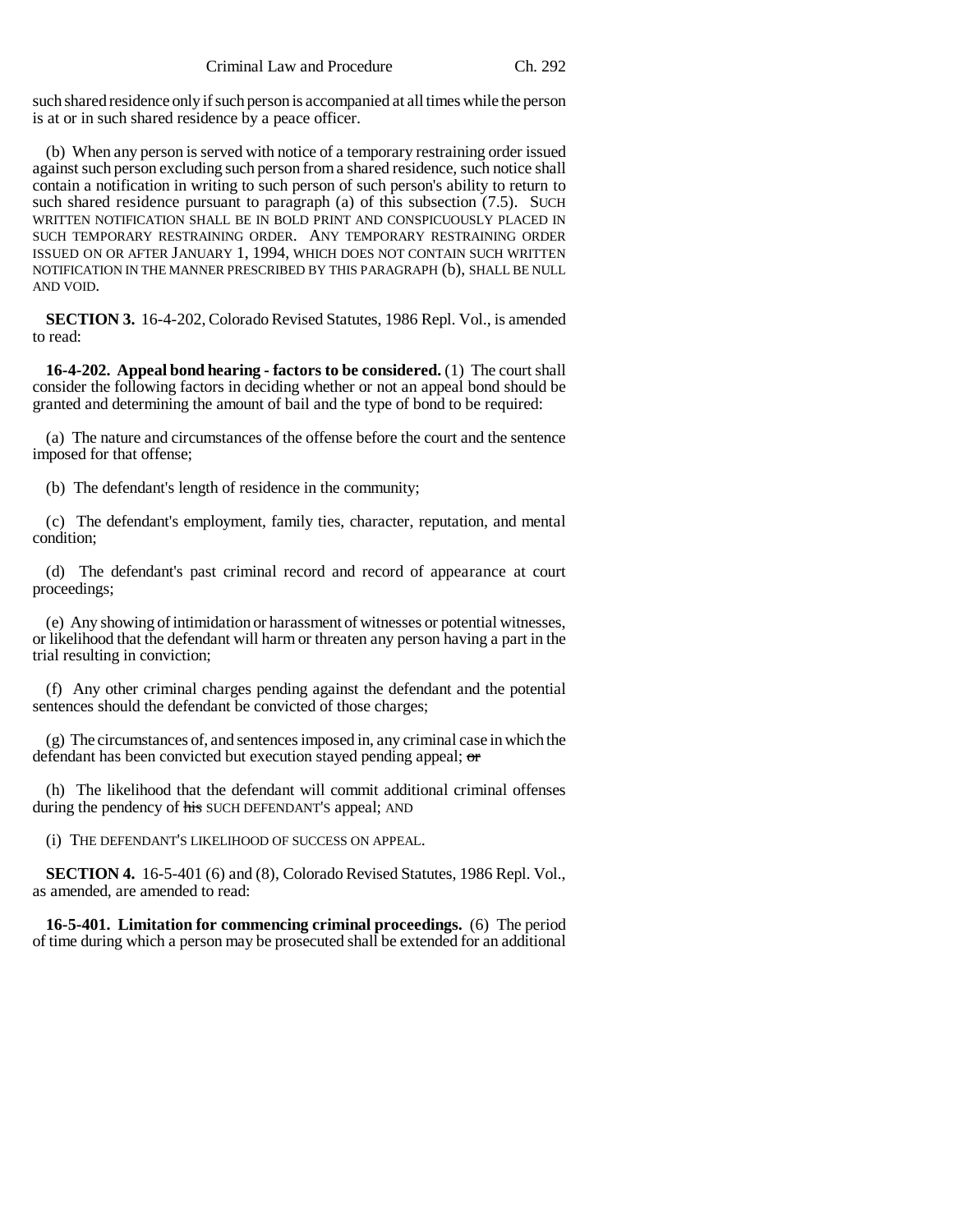seven years as to any offense charged under section 18-3-402 or 18-3-403, C.R.S., when the victim at the time of the commission of the act is a child under fifteen years of age, or under section 18-3-405, 18-3-405.3, 18-6-302, 18-6-402, 18-6-403, 18-6-404, 18-7-402, 18-7-403, 18-7-403.5, 18-7-404, 18-7-405, 18-7-405.5, or 18-7-406, C.R.S., or charged as criminal attempt, conspiracy, or solicitation to commit any of the acts specified in any of said sections. This subsection (6) is repealed, effective July 1, 1994.

(8) (a) Notwithstanding the provisions of paragraph (a) of subsection (1) of this section, the period of time during which a person may be prosecuted shall be ten years after the commission of the offense as to any offense:

(I) Charged under section 18-3-402, 18-3-403, 18-3-405, 18-3-405.3, 18-6-302, 18-6-402, 18-6-403, 18-6-404, 18-7-402, 18-7-403, 18-7-403.5, 18-7-404, 18-7-405, 18-7-405.5, or 18-7-406, C.R.S.;

(II) Charged as a felony under section 18-3-404, C.R.S.; or

(III) Charged as criminal attempt, conspiracy, or solicitation to commit any of the offenses specified in subparagraphs (I) and (II) of this paragraph (a).

(b) This subsection (8) shall apply to offenses committed on or after July 1, 1984.

**SECTION 5.** 16-7-403 (2), Colorado Revised Statutes, 1986 Repl. Vol., as amended, is amended to read:

**16-7-403. Deferred sentencing of defendant.** (2) Prior to entry of a plea of guilty to be followed by deferred judgment and sentence, the district attorney, in the course of plea discussion as provided in sections 16-7-301 and 16-7-302, is authorized to enter into a written stipulation, to be signed by the defendant, his THE DEFENDANT'S attorney of record, and the district attorney, under which the defendant obligates himself IS OBLIGATED to adhere to such stipulation. The conditions imposed in the stipulation shall be similar in all respects to conditions permitted as part of probation. In addition, the stipulation may require the defendant to perform community or charitable work service projects or make donations thereto. Upon full compliance with such conditions by the defendant, the plea of guilty previously entered shall be withdrawn and the action against the defendant CHARGE UPON WHICH THE JUDGMENT AND SENTENCE OF THE COURT WAS DEFERRED SHALL BE dismissed with prejudice. Such stipulation shall specifically provide that, upon a breach by the defendant of any condition regulating the conduct of the defendant, the court shall enter judgment and impose sentence upon such guilty plea. When, as a condition of the deferred sentence, the court orders the defendant to make restitution, evidence of failure to pay the said restitution shall constitute prima facie evidence of a violation. Whether a breach of condition has occurred shall be determined by the court without a jury upon application of the district attorney and upon notice of hearing thereon of not less than five days to the defendant or his THE DEFENDANT'S attorney of record. Application for entry of judgment and imposition of sentence may be made by the district attorney at any time within the term of the deferred judgment or within thirty days thereafter. The burden of proof at such hearing shall be by a preponderance of the evidence, and the procedural safeguards required in a revocation of probation hearing shall apply.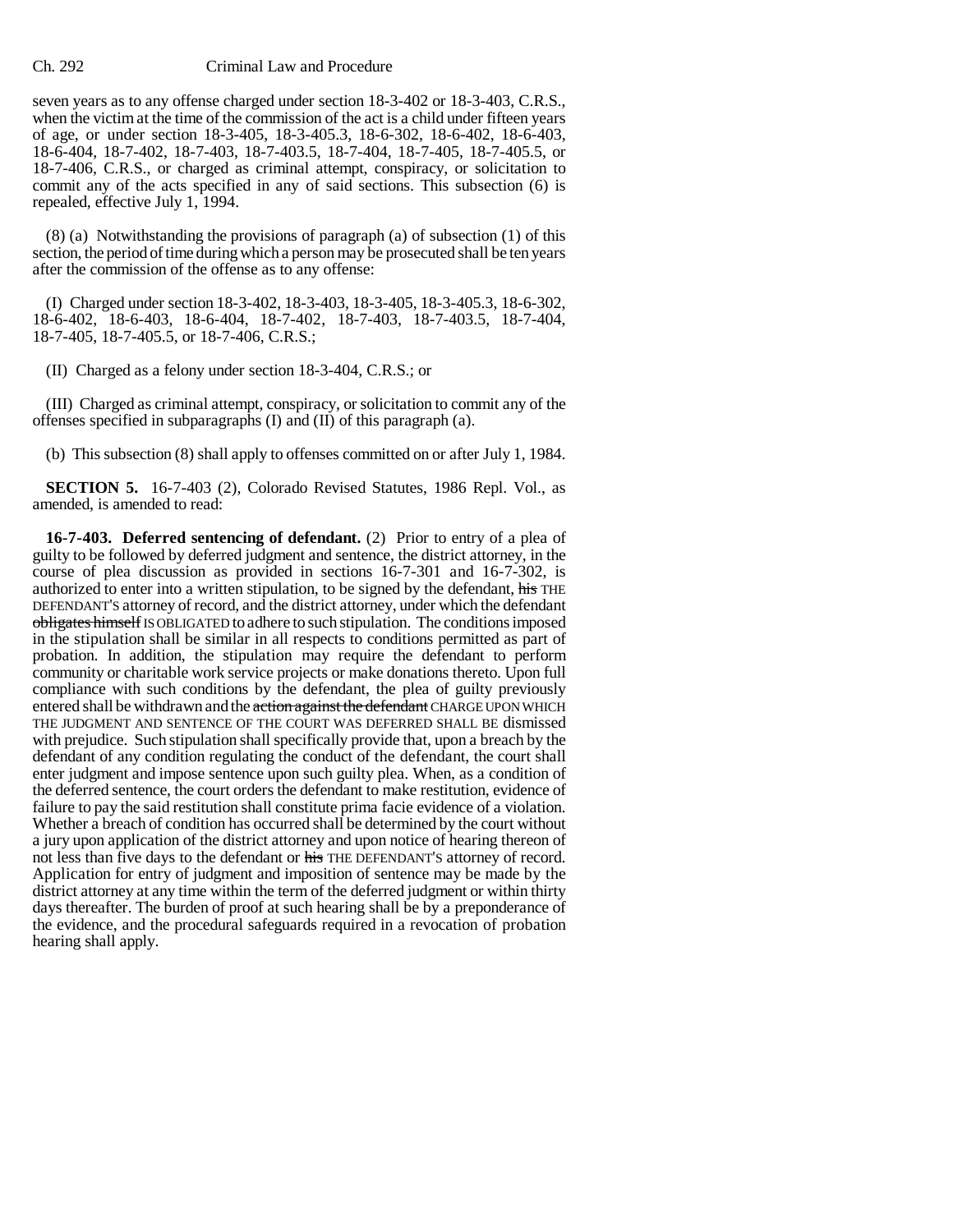**SECTION 6.** 16-10-109 (1), Colorado Revised Statutes, 1986 Repl. Vol., as amended, is amended to read:

**16-10-109. Trial by jury for petty offenses.** (1) For the purposes of this section, "petty offense" means any crime or offense classified as a petty offense or, if not so classified, which is punishable by imprisonment other than in a correctional facility for not more than six months, or by a fine of not more than five hundred dollars, or by both such imprisonment and fine, and includes any violation of a municipal ordinance or offense which was not considered a crime at common law; except that violation of a municipal traffic ordinance which does not constitute a criminal offense or any other municipal charter or ordinance offense which is neither criminal nor punishable by imprisonment under any counterpart state statute shall not constitute a petty offense. NO CHILD UNDER THE AGE OF EIGHTEEN YEARS SHALL BE ENTITLED TO A TRIAL BY JURY FOR A VIOLATION OF A MUNICIPAL ORDINANCE FOR WHICH IMPRISONMENT IN JAIL IS NOT A POSSIBLE PENALTY; EXCEPT THAT SUCH A CHILD IS ENTITLED TO A TRIAL BY JURY FOR ANY OFFENSE WHICH WOULD BE A CLASS 1 MISDEMEANOR UNDER A STATE COUNTERPART STATUTE. Nothing in this subsection (1) shall prohibit a municipality from granting a right to trial by jury for ordinance violations.

**SECTION 7.** 16-11-401, Colorado Revised Statutes, 1986 Repl. Vol., as amended, is amended to read:

**16-11-401. Death penalty inflicted by lethal injection.** The manner of inflicting the punishment of death shall be by the administration of a lethal injection within the time prescribed in this part 4, unless for good cause the court or governor may prolong the time. For the purposes of this part 4, "lethal injection" means a continuous intravenous injection of a lethal quantity of sodium thiopental or other equally or more effective substance sufficient to cause death. THE MANNER OF INFLICTING THE PUNISHMENT OF DEATH SHALL, IN ALL CIRCUMSTANCES, BE BY THE ADMINISTRATION OF A LETHAL INJECTION REGARDLESS OF THE DATE OF THE COMMISSION OF THE OFFENSE OR OFFENSES FOR WHICH THE DEATH PENALTY IS IMPOSED.

**SECTION 8.** 16-12-102 (1), Colorado Revised Statutes, 1986 Repl. Vol., as amended, is amended to read:

**16-12-102. Appeals by the prosecution.** (1) The prosecution may appeal any decision of the trial court in a criminal case upon any question of law, AND ANY ORDER OF THE TRIAL COURT GRANTING A NEW TRIAL AFTER THE ENTRY OF A VERDICT OR JUDGMENT SHALL CONSTITUTE A FINAL ORDER WHICH SHALL BE IMMEDIATELY APPEALABLE PURSUANT TO THIS SUBSECTION (1). If any act of the general assembly is adjudged inoperative or unconstitutional in any criminal case, it is the duty of the district attorney of the judicial district in which the court making such decision is situated to appeal on behalf of the people of the state of Colorado, unless the same issue of constitutionality is already pending before a reviewing court in another case. Nothing in this section shall authorize placing the defendant in jeopardy a second time for the same offense. No docket fee shall be required of the people upon an appeal under this section. The procedure to be followed in filing and prosecuting appeals under this section shall be as provided by applicable rule of the supreme court of Colorado. However, if a statute providing for the imposition of the death penalty is adjudged inoperative or inapplicable for any reason, such adjudication shall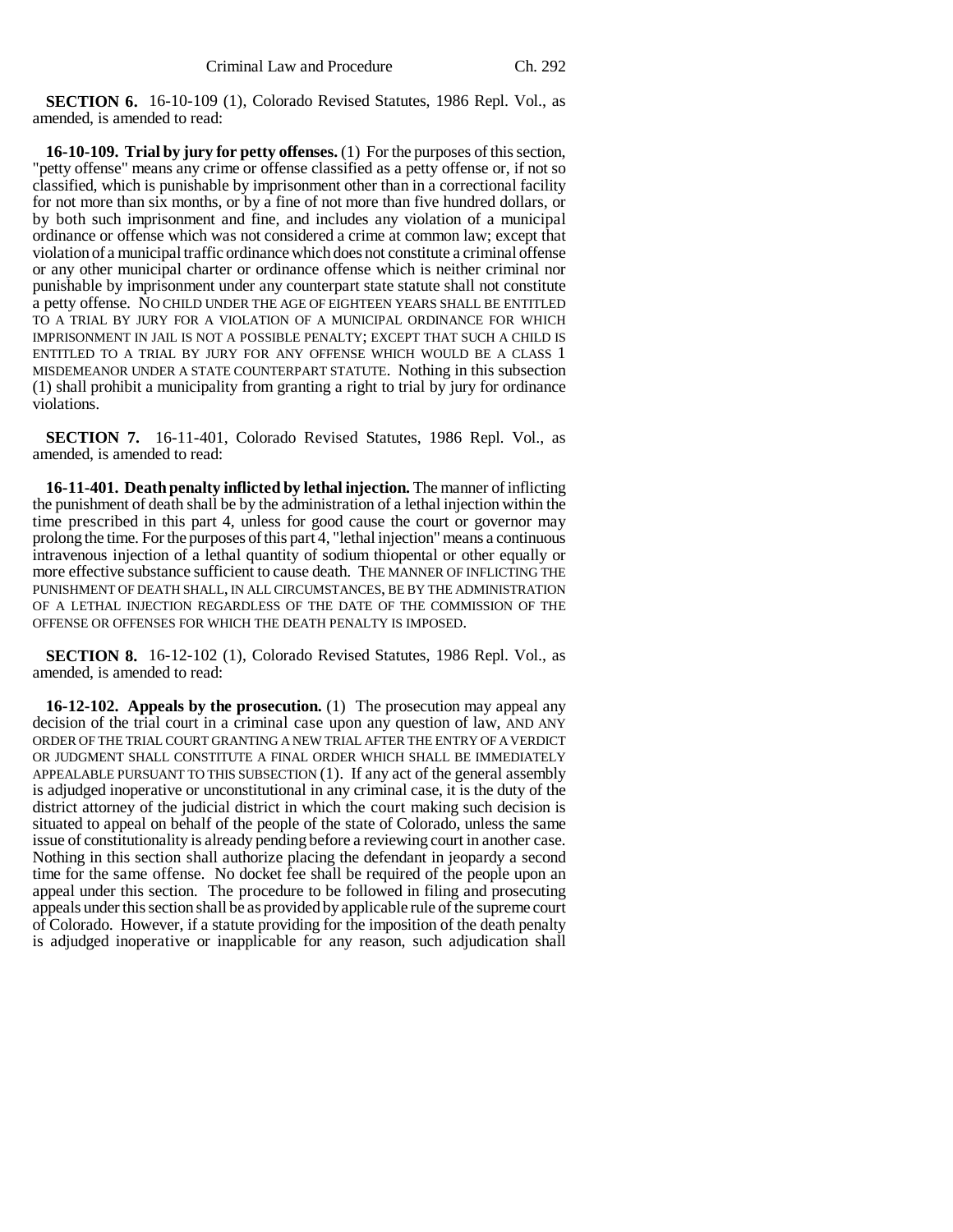constitute a final order which shall be immediately appealable to the supreme court of Colorado, notwithstanding any statute or court rule to the contrary.

**SECTION 9.** 16-19-117 (1), Colorado Revised Statutes, 1986 Repl. Vol., is amended to read:

**16-19-117. Bail pending extradition.** (1) Unless the offense with which the prisoner is charged is shown to be an offense punishable by death or life imprisonment under the laws of the state or territory or country in which it is alleged to have been committed, the judge of any district court within the state of Colorado may admit any person arrested, held, or detained for extradition or interstate rendition to another state or territory of the United States or to any foreign country, to bail by bond or undertaking, with such sufficient sureties and in such sum as he SUCH JUDGE deems proper, conditioned upon the appearance of such person before him THE COURT at a time specified in the bond or undertaking and for his SUCH PERSON'S surrender upon the warrant of the governor of this state for his SUCH PERSON'S extradition or interstate rendition to another state or territory of the United States or to any foreign country. WHEN ANY SUCH PERSON HAS BEEN SERVED WITH A GOVERNOR'S WARRANT, SUCH PERSON SHALL NO LONGER BE ELIGIBLE TO BE ADMITTED TO BAIL.

**SECTION 10.** Article 19 of title 16, Colorado Revised Statutes, 1986 Repl. Vol., as amended, is amended BY THE ADDITION OF A NEW SECTION to read:

**16-19-126.5. Prior waiver of extradition.** (1) NOTWITHSTANDING ANY OTHER PROVISION OF LAW, A LAW ENFORCEMENT AGENCY IN THE STATE OF COLORADO HOLDING A PERSON WHO IS ALLEGED TO HAVE BROKEN THE TERMS OF SUCH PERSON'S PROBATION, PAROLE, BAIL, OR ANY OTHER CONDITIONAL RELEASE IN THE DEMANDING STATE SHALL IMMEDIATELY DELIVER THE PERSON TO THE DULY AUTHORIZED AGENT OF THE DEMANDING STATE WITHOUT THE REQUIREMENT OF A DEMAND BY THE EXECUTIVE AUTHORITY OF THE DEMANDING STATE, AND WITHOUT THE REQUIREMENT OF A GOVERNOR'S WARRANT ISSUED BY THE GOVERNOR OF THE STATE OF COLORADO, IF SUCH PERSON HAS SIGNED A PRIOR WAIVER OF EXTRADITION AS A CONDITION OF SUCH PERSON'S CURRENT PROBATION, PAROLE, BAIL, OR OTHER CONDITIONAL RELEASE IN THE DEMANDING STATE.

(2) THE LAW ENFORCEMENT AGENCY SHALL IMMEDIATELY DELIVER ANY PERSON PURSUANT TO SUBSECTION (1) OF THIS SECTION UPON THE RECEIPT OF THE FOLLOWING DOCUMENTS, WHICH SHALL BE ACCEPTED AS CONCLUSIVE PROOF OF THE CONTENTS OF SUCH DOCUMENTS AND OF THE VALIDITY OF THE WAIVER SET FORTH THEREIN:

(a) A CERTIFIED COPY OF THE PRIOR WAIVER OF EXTRADITION SIGNED BY THE PERSON BEING HELD BY THE LAW ENFORCEMENT AGENCY, OR AN ELECTRONICALLY OR ELECTROMAGNETICALLY TRANSMITTED FACSIMILE THEREOF;

(b) A CERTIFIED COPY OF AN ORDER OR WARRANT FROM THE DEMANDING STATE DIRECTING THE RETURN OF THE PERSON FOR VIOLATING THE CONDITIONS OF SUCH PERSON'S PROBATION, PAROLE, BAIL, OR OTHER CONDITIONAL RELEASE, OR AN ELECTRONICALLY OR ELECTROMAGNETICALLY TRANSMITTED FACSIMILE THEREOF; AND

(c) A PHOTOGRAPH, FINGERPRINTS, OR OTHER EVIDENCE WHICH IDENTIFIES THE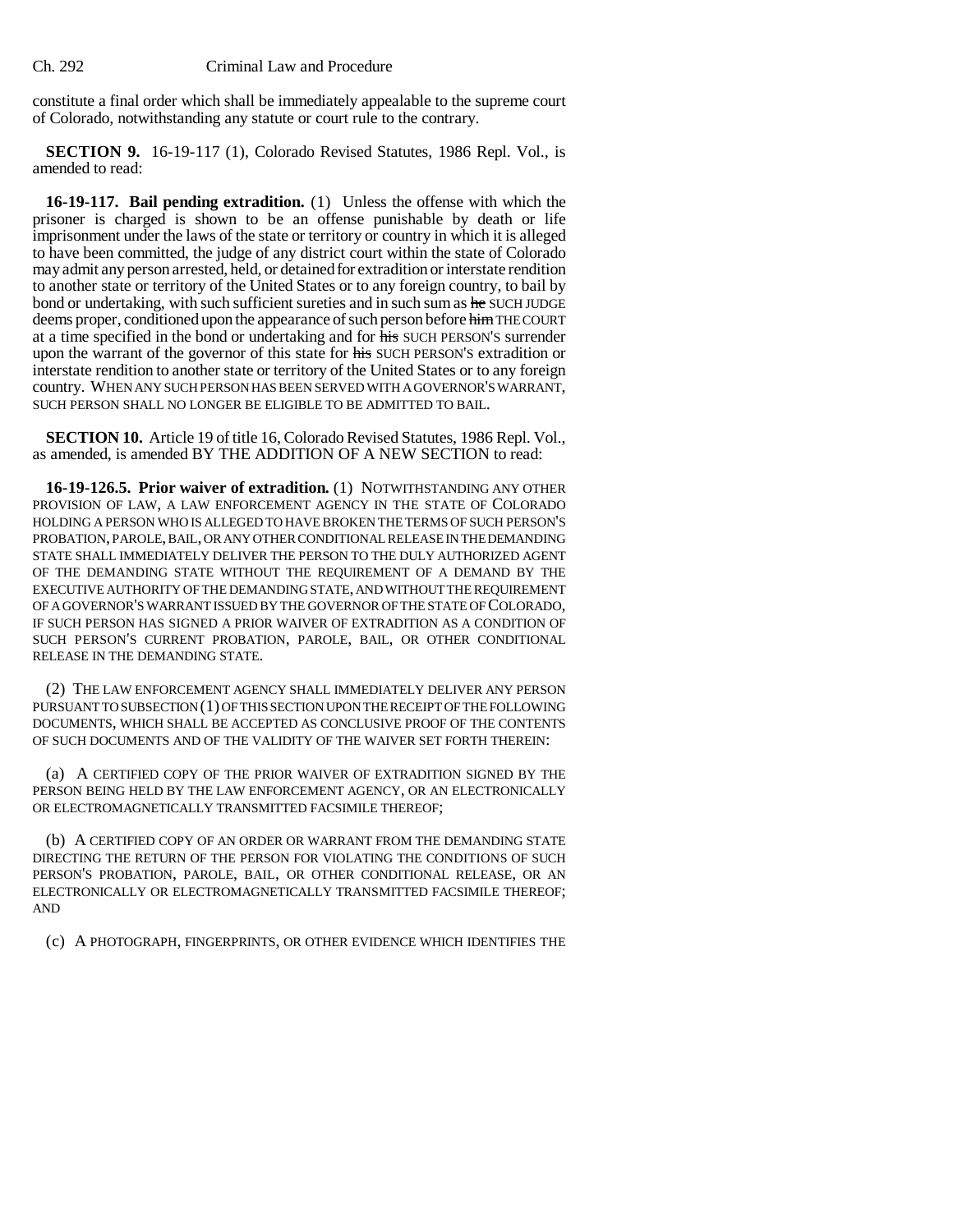PERSON HELD BY THE LAW ENFORCEMENT AGENCY AS THE PERSON WHO SIGNED THE WAIVER OF EXTRADITION AND WHO IS NAMED IN THE ORDER OR WARRANT, OR AN ELECTRONICALLY OR ELECTROMAGNETICALLY TRANSMITTED FACSIMILE THEREOF.

(3) NOTHING IN THIS SECTION SHALL BE DEEMED TO LIMIT THE RIGHT, POWER, OR PRIVILEGE OF THE STATE OF COLORADO TO HOLD, TRY, AND PUNISH ANY PERSON DEMANDED BY ANOTHER STATE FOR ANY CRIME COMMITTED IN THE STATE OF COLORADO BEFORE DELIVERING SUCH PERSON TO THE DEMANDING STATE.

**SECTION 11.** 17-22.5-403 (1), Colorado Revised Statutes, 1986 Repl. Vol., as amended, is amended to read:

**17-22.5-403. Parole eligibility.** (1) Any person sentenced for a class 2, class 3, class 4, class 5, or class 6 felony, OR ANY UNCLASSIFIED FELONY, shall be eligible for parole after he SUCH PERSON has served fifty percent of the sentence imposed upon him SUCH PERSON, less any time authorized for earned time granted pursuant to section 17-22.5-405. However, the date established by this subsection (1) upon which any person shall be eligible for parole may be extended by the executive director for misconduct during incarceration. The executive director shall promulgate rules and regulations concerning when and under what conditions any inmate's parole eligibility date may be extended. Such rules and regulations shall be promulgated in such a manner as to promote fairness and consistency in the treatment of all inmates.

**SECTION 12.** 18-1-105 (10), Colorado Revised Statutes, 1986 Repl. Vol., as amended, is amended to read:

**18-1-105. Felonies classified - presumptive penalties.** (10) When it shall appear to the satisfaction of the court that the ends of justice and the best interest of the public, as well as the defendant, will be best served thereby, the court shall have the power to suspend the imposition or execution of sentence for such period and upon such terms and conditions as it may deem best; EXCEPT THAT IN NO INSTANCE SHALL THE COURT HAVE THE POWER TO SUSPEND A SENTENCE TO A TERM OF INCARCERATION WHEN THE DEFENDANT IS SENTENCED PURSUANT TO A MANDATORY SENTENCING PROVISION. In no instance shall any such sentence be suspended if the defendant is ineligible for probation pursuant to section 16-11-201, C.R.S., except upon an express waiver being made by the sentencing court regarding a particular defendant upon recommendation of the district attorney and approval of such recommendation by an order of the sentencing court pursuant to section 16-11-201 (4), C.R.S.

**SECTION 13.** 18-3-106 (1) (b) (II), Colorado Revised Statutes, 1986 Repl. Vol., as amended, is amended to read:

**18-3-106. Vehicular homicide.** (1) (b) (II) For the purposes of this subsection (1), one or more drugs shall mean all substances defined as a drug in section 12-22-303 (13), C.R.S., and all controlled substances defined in section 12-22-303 (7), C.R.S., and glue-sniffing, aerosol inhalation, or the inhalation of any other toxic vapor or vapors AS DEFINED IN SECTION 18-18-412.

**SECTION 14.** 18-3-205 (1) (b) (II), Colorado Revised Statutes, 1986 Repl. Vol., as amended, is amended to read: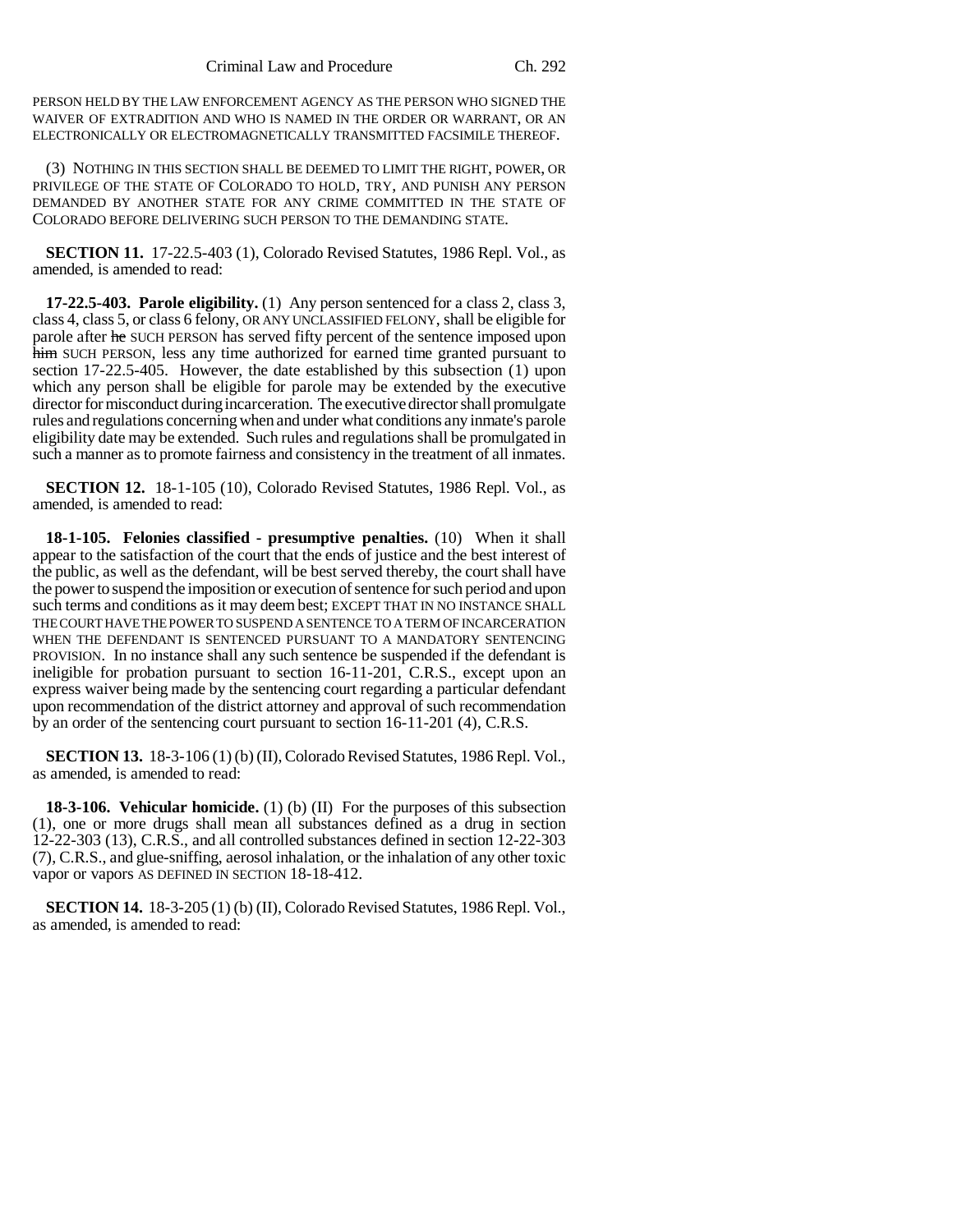**18-3-205. Vehicular assault.** (1) (b) (II) For the purposes of this subsection (1), one or more drugs shall mean all substances defined as a drug in section 12-22-303 (13), C.R.S., and all controlled substances defined in section 12-22-303 (7), C.R.S., and glue-sniffing, aerosol inhalation, or the inhalation of any other toxic vapor or vapors AS DEFINED IN SECTION 18-18-412.

**SECTION 15.** 18-3-401 (2) and (4), Colorado Revised Statutes, 1986 Repl. Vol., as amended, are amended to read:

**18-3-401. Definitions.** As used in this part 4, unless the context otherwise requires:

(2) "Intimate parts" means the external genitalia or the perineum or the anus OR THE BUTTOCKS or the pubes or the breast of any person.

(4) "Sexual contact" means the knowingly KNOWING touching of the victim's intimate parts by the actor, or of the actor's intimate parts by the victim, or the knowingly KNOWING touching of the clothing covering the immediate area of the victim's or actor's intimate parts if that sexual contact can reasonably be construed as being IS for the purposes of sexual arousal, gratification, or abuse.

**SECTION 16.** 18-3-415, Colorado Revised Statutes, 1986 Repl. Vol., as amended, is amended to read:

**18-3-415. Acquired immune deficiency syndrome testing for persons charged** with any sexual offense. Any person ADULT OR JUVENILE who subsequent to a preliminary hearing, is bound over for trial for any sexual offense involving sexual penetration as defined in section 18-3-401 (6), SUBSEQUENT TO A PRELIMINARY HEARING OR AFTER HAVING WAIVED THE RIGHT TO A PRELIMINARY HEARING, OR ANY PERSON WHO IS INDICTED FOR OR IS CONVICTED OF ANY SUCH OFFENSE, shall be ordered by the court to submit to a blood test for the human immunodeficiency virus (HIV) which causes acquired immune deficiency syndrome. The results of such test shall be reported to the court which OR THE COURT'S DESIGNEE, WHO shall then disclose the results to any victim of the sexual offense who requests such disclosure. Review and disclosure of blood test results by the courts shall be closed and confidential, and any transaction records relating thereto shall also be closed and confidential. If the person WHO IS bound over for trial OR WHO IS INDICTED FOR OR CONVICTED OF ANY SUCH OFFENSE voluntarily submits to a blood test for the human immunodeficiency virus (HIV), the fact of his SUCH PERSON'S voluntary submission shall be admissible in mitigation of sentence if the person is convicted of the charged offense.

**SECTION 17.** 18-4-502, Colorado Revised Statutes, 1986 Repl. Vol., as amended, is amended to read:

**18-4-502. First degree criminal trespass.** A person commits the crime of first degree criminal trespass if such person knowingly and unlawfully enters or remains in a dwelling OF ANOTHER or if such person enters any motor vehicle with intent to steal anything of value or with intent to commit a crime therein. First degree criminal trespass is a class 5 felony.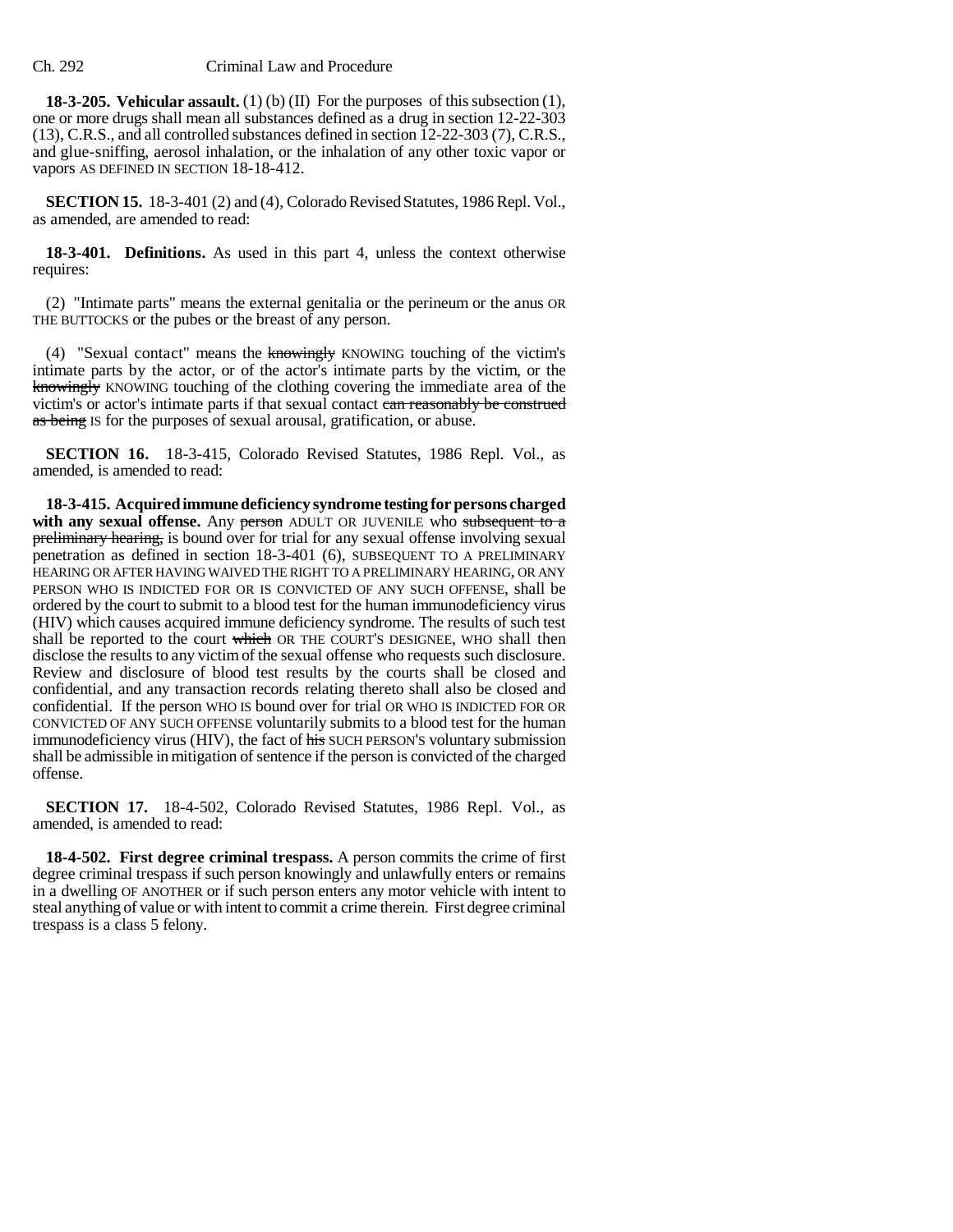**SECTION 18.** 18-4-503 (1), Colorado Revised Statutes, 1986 Repl. Vol., is amended to read:

**18-4-503. Second degree criminal trespass.** (1) A person commits the crime of second degree criminal trespass if he SUCH PERSON unlawfully enters or remains in or upon premises OF ANOTHER which are enclosed in a manner designed to exclude intruders or are fenced or if he SUCH PERSON knowingly and unlawfully enters or remains in or upon the premises of a hotel, motel, condominium, or apartment building.

**SECTION 19.** 18-4-504 (1), Colorado Revised Statutes, 1986 Repl. Vol., is amended to read:

**18-4-504. Third degree criminal trespass.** (1) A person commits the crime of third degree criminal trespass if he SUCH PERSON unlawfully enters or remains in or upon premises OF ANOTHER.

**SECTION 20.** 18-4-509 (2), Colorado Revised Statutes, 1986 Repl. Vol., as amended, is amended to read:

**18-4-509. Defacing property.** (2) Any person who defaces or causes, aids in, or permits the defacing of public or private property without the consent of the owner by painting, drawing, or writing, by use of paint, spray paint, or ink, or by any other method of defacement commits a class 2 misdemeanor AN UNCLASSIFIED MISDEMEANOR.ANY PERSON CONVICTED OF DEFACING PROPERTY PURSUANT TO THIS SUBSECTION (2) SHALL BE ORDERED BY THE COURT TO MAKE PERSONALLY REPAIRS TO ANY PROPERTY DAMAGED, OR PROPERTIES SIMILARLY DAMAGED, IF POSSIBLE. A second or subsequent conviction under this subsection (2), shall carry a one-year jail sentence.

**SECTION 21.** 18-4-205, Colorado Revised Statutes, 1986 Repl. Vol., is amended to read:

**18-4-205. Possession of burglary tools.** (1) A person commits possession of burglary tools if he possesses any explosive, tool, instrument, or other article adapted, designed, or commonly used for committing or facilitating the commission of an offense involving forcible entry into premises or theft by a physical taking, and intends to use the thing possessed, or knows that some person intends to use the thing possessed, in the commission of such an offense.

(2) Possession of burglary tools is a class  $5$  CLASS 6 felony.

**SECTION 22.** 18-6.5-101, Colorado Revised Statutes, 1986 Repl. Vol., as amended, is amended to read:

**18-6.5-101. Legislative declaration.** The general assembly recognizes that fear of mistreatment is one of the major personal concerns of at-risk adults AND AT-RISK JUVENILES and that at-risk adults AND AT-RISK JUVENILES are more vulnerable to and disproportionately damaged by crime in general but, more specifically, by abuse, exploitation, and neglect because they are less able to protect themselves against offenders, a number of whom are in positions of trust, and because they are more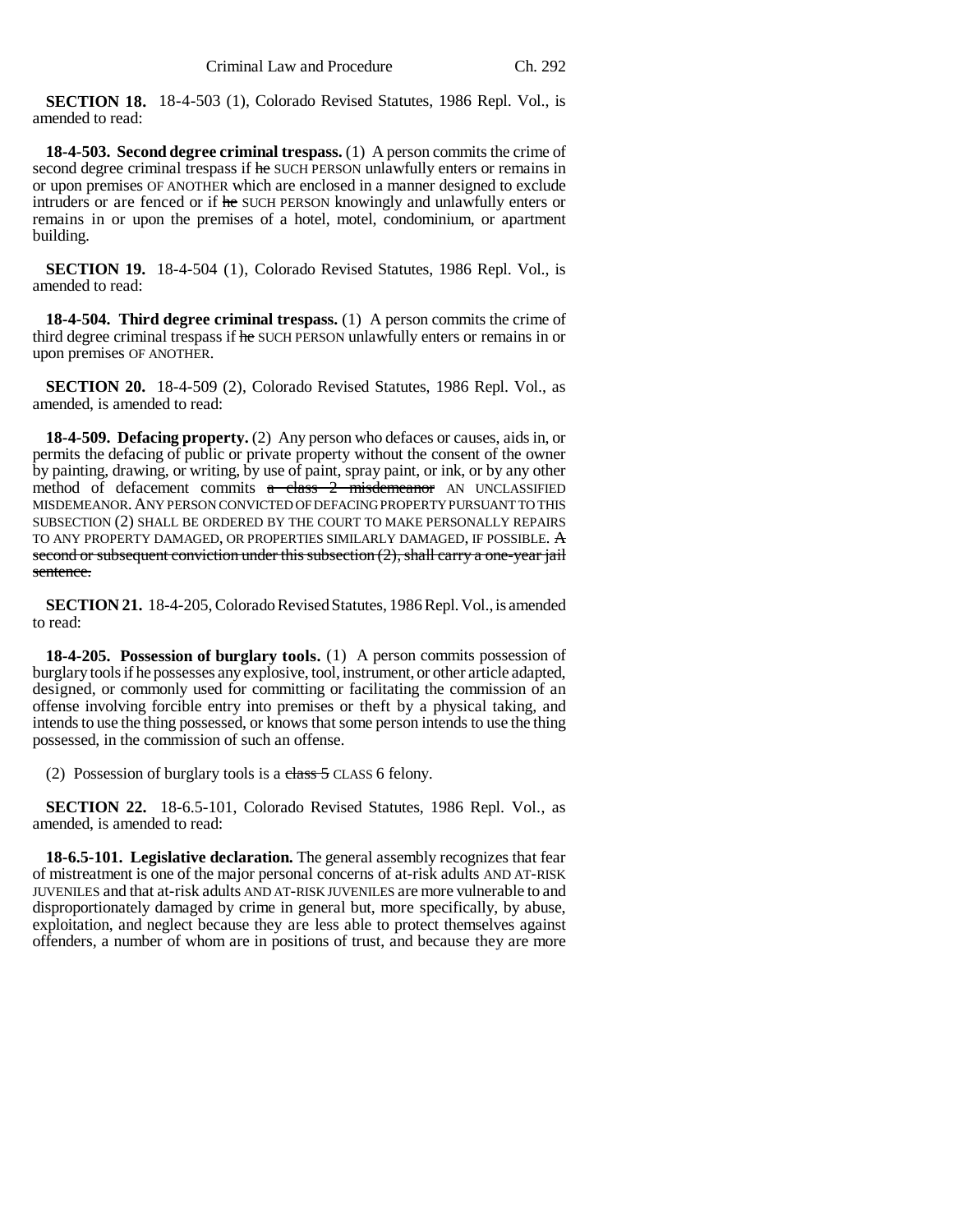likely to receive serious injury from crimes committed against them and not to fully recover from such injury. At-risk adults AND AT-RISK JUVENILES are more impacted by crime than the general population because they tend to suffer great relative deprivation, financially, physically, and psychologically, as a result of the abuses against them. A significant number of at-risk adults AND AT-RISK JUVENILES are not as physically or emotionally equipped to protect themselves or aid in their own security as non-at-risk adults AND NON-AT-RISK JUVENILES in society. They are far more susceptible than the general population to the adverse long-term effects of crimes committed against them, including abuse, exploitation, and neglect. The general assembly therefore finds that penalties for specified crimes committed against at-risk adults AND AT-RISK JUVENILES should be more severe than the penalties for the commission of said crimes against other members of society.

**SECTION 23.** 18-6.5-102, Colorado Revised Statutes, 1986 Repl. Vol., as amended, is amended BY THE ADDITION OF A NEW SUBSECTION to read:

**18-6.5-102. Definitions.** As used in this article, unless the context otherwise requires:

(1.5) "AT-RISK JUVENILE" MEANS ANY PERSON WHO IS UNDER THE AGE OF EIGHTEEN YEARS AND IS A PERSON WITH A DISABILITY AS SAID TERM IS DEFINED IN SUBSECTION (3) OF THIS SECTION.

**SECTION 24.** 18-6.5-103, Colorado Revised Statutes, 1986 Repl. Vol., as amended, is amended to read:

**18-6.5-103. Crimes against at-risk adults and at-risk juveniles classifications.** (1) Crimes against at-risk adults AND AT-RISK JUVENILES shall be as prescribed in this section.

(2) Any person whose conduct amounts to criminal negligence, as defined in section 18-1-501 (3), commits:

(a) A class 4 felony if such negligence results in the death of an at-risk adult OR AN AT-RISK JUVENILE;

(b) A class 5 felony if such negligence results in serious bodily injury to an at-risk adult OR AN AT-RISK JUVENILE; and

(c) A class 6 felony if such negligence results in bodily injury to an at-risk adult OR AN AT-RISK JUVENILE.

(3) (a) Any person who commits a crime of assault in the first degree, as such crime is described in section 18-3-202, and the victim is an at-risk adult OR AN AT-RISK JUVENILE, commits a class 2 felony. If the defendant is convicted of assault on an at-risk adult OR AN AT-RISK JUVENILE in the first degree under the circumstances described in section 18-3-202 (1) (a) or (1) (c), the court shall sentence the defendant in accordance with the provisions of section 16-11-309, C.R.S.

(b) Any person who commits a crime of assault in the second degree, as such crime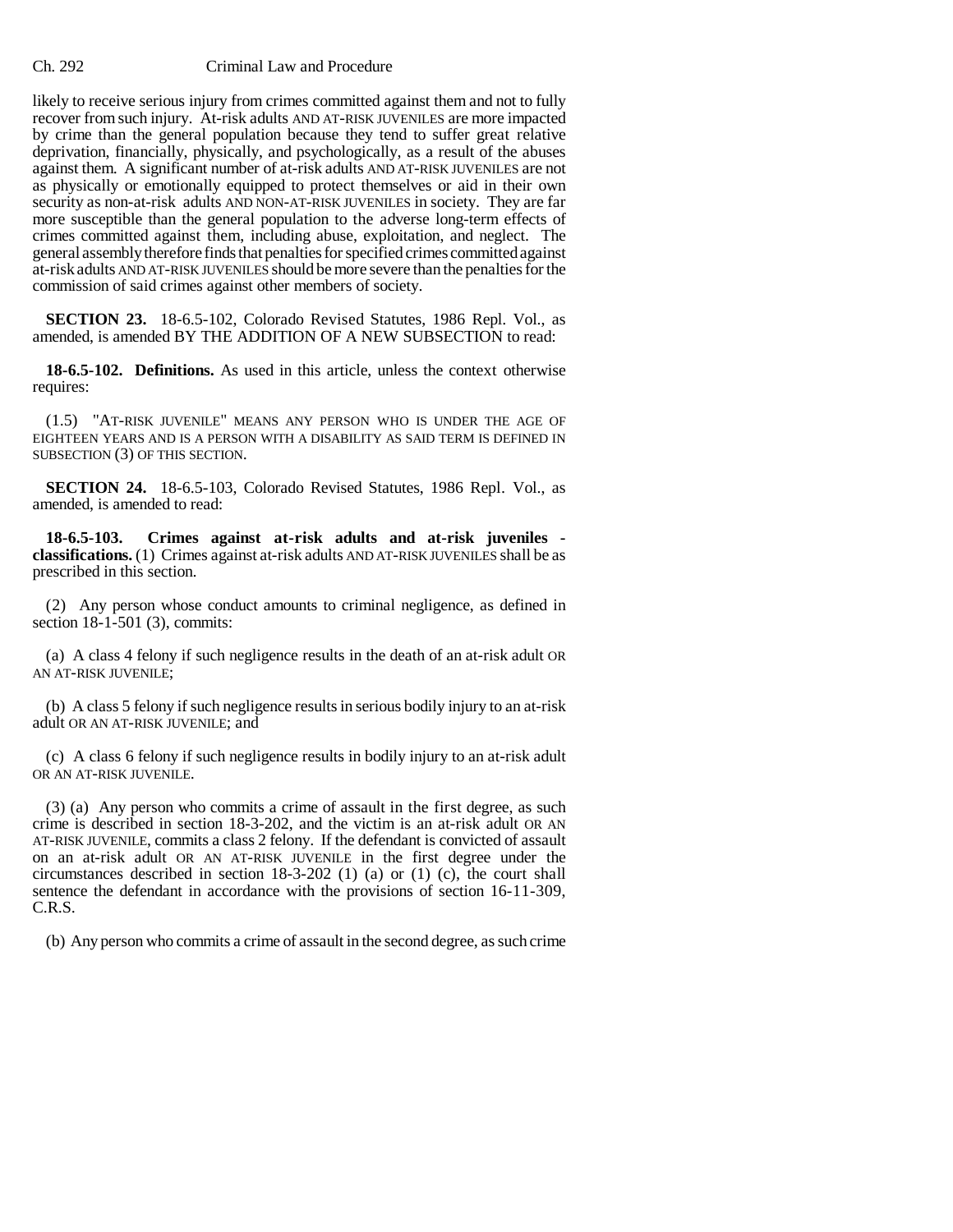is described in section 18-3-203, without the circumstances provided in section 18-3-203 (2) (a) being present and the victim is an at-risk adult OR AN AT-RISK JUVENILE, commits a class 3 felony. If the defendant is convicted of assault of an at-risk adult OR AN AT-RISK JUVENILE in the second degree under the circumstances described in section 18-3-203 (1) (b) or (1) (d), the court shall sentence the defendant in accordance with the provisions of section 16-11-309, C.R.S.

(c) Any person who commits a crime of assault in the third degree, as such crime is described in section 18-3-204, and the victim is an at-risk adult OR AN AT-RISK JUVENILE, commits a class 5 felony.

(4) Any person who commits robbery, as such crime is described in section 18-4-301 (1), and the victim is an at-risk adult OR AN AT-RISK JUVENILE, commits a class 3 felony. If the offender is convicted of robbery of an at-risk adult OR AN AT-RISK JUVENILE, the court shall impose at least the presumptive sentence under section 18-1-105 (1).

(5) Any person who commits theft, and commits any element or portion of the offense in the presence of the victim, as such crime is described in section 18-4-401 (1), and the victim is an at-risk adult OR AN AT-RISK JUVENILE, commits a class 5 felony if the value of the thing involved is less than three FOUR hundred dollars or a class 3 felony if the value of the thing involved is three FOUR hundred dollars or more. Theft from the person of an at-risk adult OR AN AT-RISK JUVENILE by means other than the use of force, threat, or intimidation is a class 4 felony without regard to the value of the thing taken.

(6) Any person who knowingly neglects an at-risk adult or knowingly acts in a manner likely to be injurious to the physical or mental welfare of an at-risk adult commits a class 1 misdemeanor.

**SECTION 25.** 18-6.5-104, Colorado Revised Statutes, 1986 Repl. Vol., as amended, is amended to read:

**18-6.5-104. Statutory privilege not allowed.** The statutory privileges provided in section 13-90-107 (1), C.R.S., shall not be available for excluding or refusing testimony in any prosecution for a crime committed against an at-risk adult OR AN AT-RISK JUVENILE pursuant to this article.

**SECTION 26.** 18-6.5-105, Colorado Revised Statutes, 1986 Repl. Vol., as amended, is amended to read:

**18-6.5-105. Preferential trial dates of cases involving crimes against at-risk adults and at-risk juveniles.** Consistent with the constitutional right to a speedy trial, all cases involving the commission of a crime against an at-risk adult OR AN AT-RISK JUVENILE shall take precedence before the court, and the court shall hear these cases as soon as possible after they are filed.

**SECTION 27.** 18-6.5-106, Colorado Revised Statutes, 1986 Repl. Vol., as amended, is amended to read:

**18-6.5-106. Payment of treatment costs for victims of crimes against at-risk**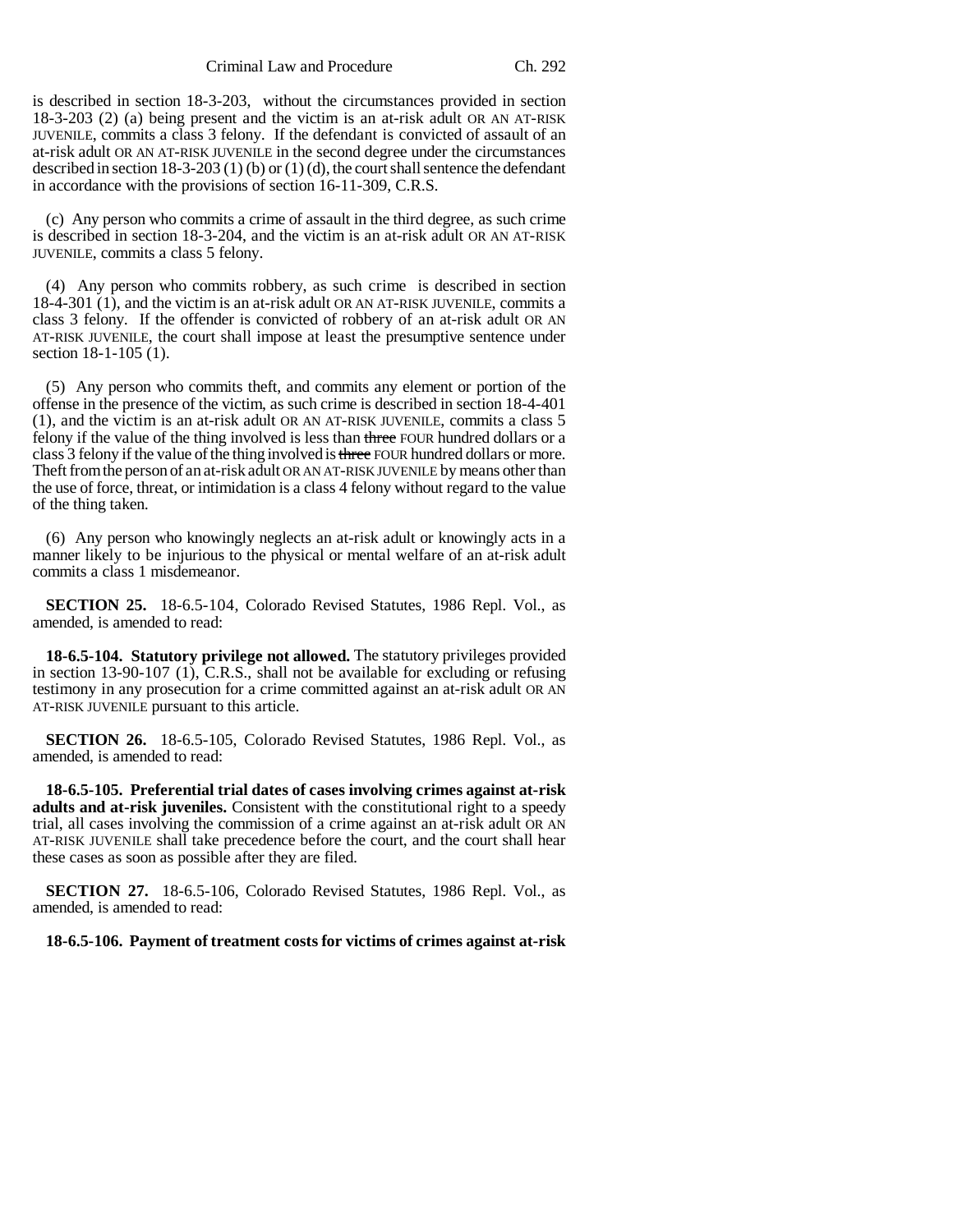**adults or at-risk juveniles - restitution.** (1) In addition to any other penalty provided by law, the court may order any person who is convicted of a crime against an at-risk adult OR AN AT-RISK JUVENILE, as set forth in this article, to meet all or any portion of the financial obligations of treatment prescribed for the victim or victims of his SUCH PERSON'S offense.

(2) At the time of sentencing, the court may order that an offender described in subsection (1) of this section be put on a period of probation for the purpose of paying the treatment costs of the victim or victims, which, when added to any time served, does not exceed the maximum sentence imposable for the offense.

(3) If an at-risk adult OR AN AT-RISK JUVENILE has sustained monetary damages as a result of the commission of a crime described in this article against such adult OR JUVENILE, the court may order the offender to provide restitution pursuant to section 16-11-204.5 and article 28 of title 17, C.R.S. If, after a reasonable period not to exceed one hundred eighty days, the offender has not in the opinion of the court completed adequate restitution, the offender's probation may be revoked. However, any remaining amount of restitution shall continue to have the full force and effect of a final judgment and remain enforceable pursuant to section 16-11-101.5, C.R.S.

**SECTION 28.** 18-13-122 (15), Colorado Revised Statutes, 1986 Repl. Vol., as amended, is repealed as follows:

**18-13-122. Illegal possession or consumption of ethyl alcohol by an underage person.** (15) (a) This section is repealed, effective July 1, 1993.

(b) Prior to such repeal, the judicial department shall evaluate the enforcement, cost, and effectiveness of this section and report its findings to the judiciary committees of the house of representatives and the senate no later than January 1, 1993.

**SECTION 29.** 19-3-304 (2), Colorado Revised Statutes, 1986 Repl. Vol., as amended, is amended to read:

**19-3-304. Persons required to report child abuse or neglect.** (2) Persons required to report such abuse or neglect or circumstances or conditions shall include any:

- (a) Physician or surgeon, including a physician in training;
- (b) Child health associate;
- (c) Medical examiner or coroner;
- (d) Dentist;
- (e) Osteopath;
- (f) Optometrist;
- (g) Chiropractor;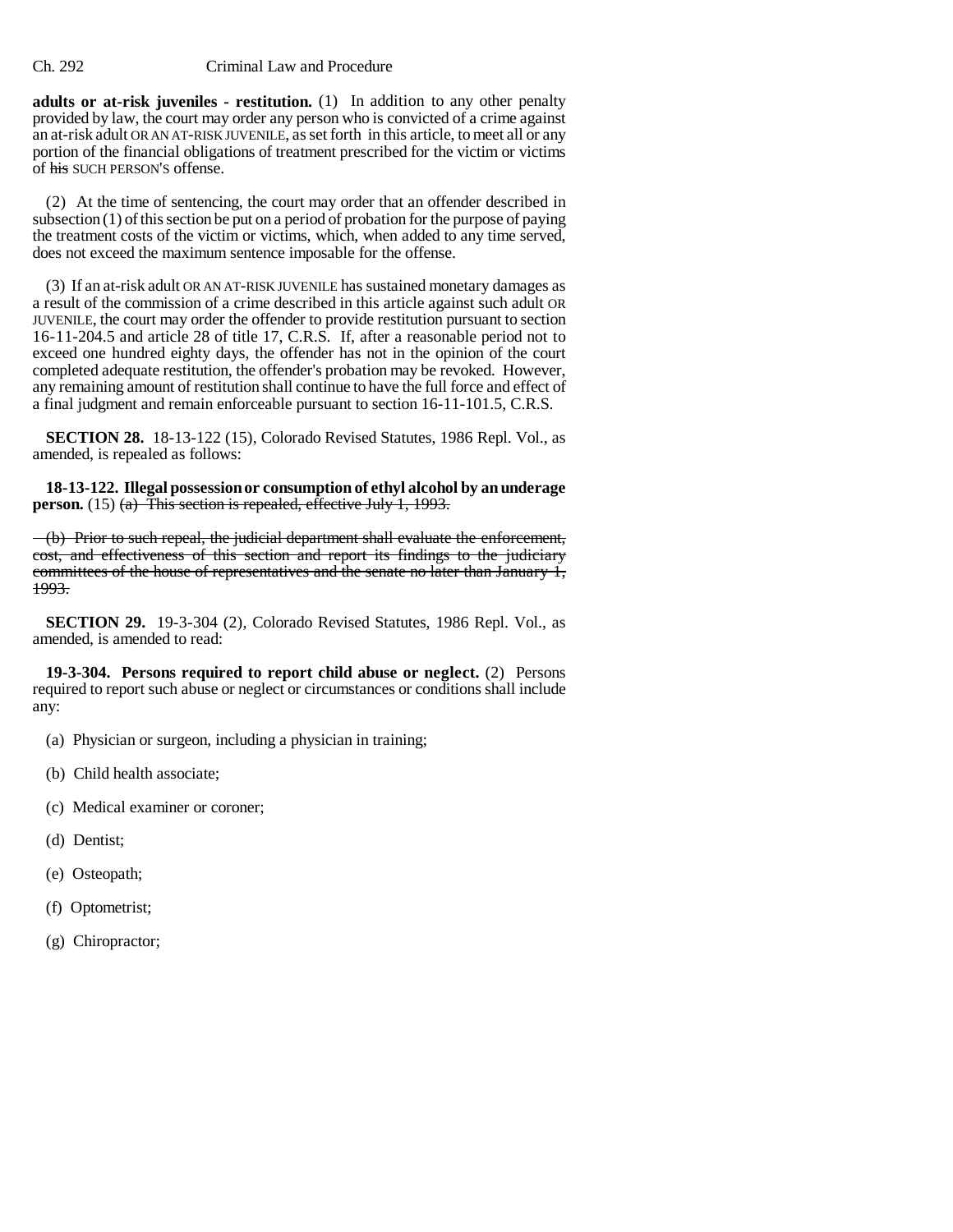- (h) Chiropodist or podiatrist;
- (i) Registered nurse or licensed practical nurse;
- (j) Hospital personnel engaged in the admission, care, or treatment of patients;
- (k) Christian science practitioner;
- (l) Public or private school official or employee;

(m) Social worker or worker in a family care home, employer-sponsored on-site child care center, or child care center as defined in section 26-6-102, C.R.S.;

- (n) Mental health professional;
- (o) Dental hygienist;
- (p) Psychologist;
- (q) Physical therapist;
- (r) Veterinarian;
- (s) Peace officer as defined in section 18-1-901 (3) (l), C.R.S.;
- (t) Pharmacist;

(u) Commercial film and photographic print processor as provided in subsection (2.5) of this section;

(v) FIREMAN AS DEFINED IN SECTION 18-3-201 (1), C.R.S.

**SECTION 30.** 19-4-111 (2), Colorado Revised Statutes, 1986 Repl. Vol., as amended, is amended to read:

**19-4-111. Pretrial proceedings.** (2) Upon the refusal of any witness, including a party, to testify under oath or produce evidence, the court may order him SUCH WITNESS to testify under oath and produce evidence concerning all relevant facts. If the refusal is upon the ground that his SUCH WITNESS' testimony or evidence might tend to incriminate him SUCH WITNESS, the court may grant him SUCH WITNESS immunity from all criminal liability on account THE USE of the testimony or evidence he THE WITNESS is required to produce TO PROVE THE COMMISSION OF A CRIMINAL OFFENSE BY THE WITNESS. An order granting immunity bars prosecution of the witness for any offense shown in whole or in part by the testimony or evidence he is required to produce, except for perjury committed in his testimony. The refusal of a witness who has been granted immunity to obey an order to testify or produce evidence is a civil contempt of the court.

**SECTION 31.** 26-2-306 (2) and (3), Colorado Revised Statutes, 1989 Repl. Vol., are amended to read: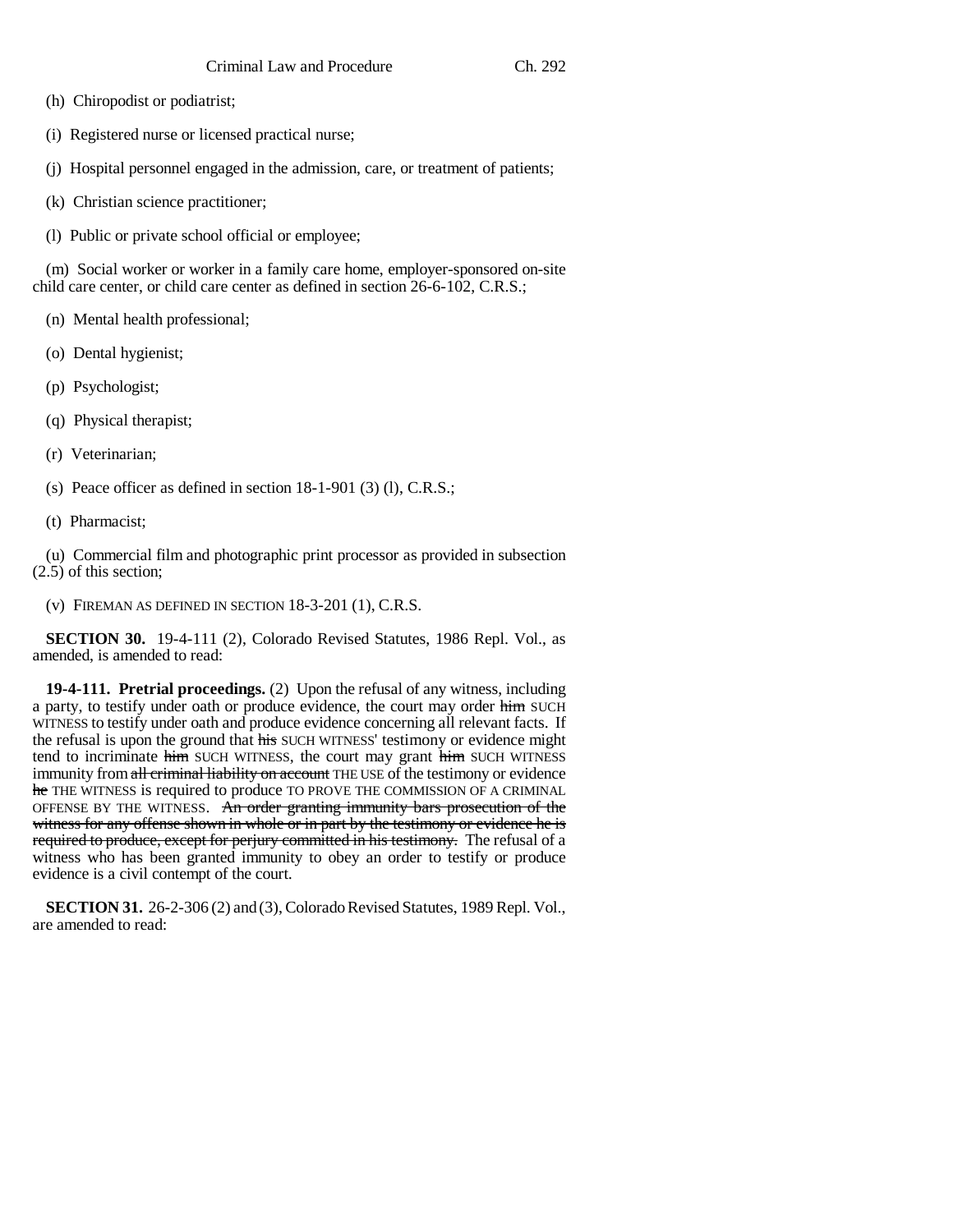# **26-2-306. Trafficking in food stamps.** (2) Trafficking in food stamps is:

(a) A class 3 misdemeanor under section 18-1-106, C.R.S., if the value of the food stamps is less than fifty ONE HUNDRED dollars;

(b) A class 2 misdemeanor under section 18-1-106, C.R.S., if the value of the food stamps is fifty ONE HUNDRED dollars or more but less than three FOUR hundred dollars;

(c) A class 4 felony under section 18-1-105, C.R.S., if the value of the food stamps is three FOUR hundred dollars or more but less than ten FIFTEEN thousand dollars;

(d) A class 3 felony under section 18-1-105, C.R.S., if the value of the food stamps is ten FIFTEEN thousand dollars or more.

(3) When a person commits the offense of trafficking in food stamps twice or more within a period of six months without having been placed in jeopardy for the prior offense or offenses and the aggregate value of the food stamps involved is three FOUR hundred dollars or more but less than ten FIFTEEN thousand dollars, it is a class 4 felony; however, if the aggregate value of the food stamps involved is ten FIFTEEN thousand dollars or more, it is a class 3 felony.

**SECTION 32.** 26-4-504 (4) and (8), Colorado Revised Statutes, 1986 Repl. Vol., as amended, are amended to read:

**26-4-504. Personal needs benefits - amount - patient personal needs trust fund required - funeral and burial expenses - penalties for illegal retention and use.** (4) The state department shall establish rules and regulations concerning the establishment of a patient personal needs trust fund and procedures for the maintenance of a system of accounting for expenditures of each patient's personal needs funds. These rules and regulations shall provide that the nursing facility or intermediate care facility for the mentally retarded shall maintain complete records of all receipts and expenditures involving the patient personal needs trust fund, that all expenditures shall be approved by the patient, legal custodian, guardian, or conservator prior to an expenditure, and that each patient or his SUCH PATIENT'S legal custodian, guardian, or conservator shall be given at least a quarterly accounting of the receipts and expenditures of such funds. IN ADDITION, THE RULES SHALL REQUIRE THAT THE PERSON WHO MAINTAINS THE PATIENT PERSONAL NEEDS TRUST FUND FOR THE FACILITY AND WHO IS RESPONSIBLE FOR THE DEPOSIT OF MONEYS INTO SUCH TRUST FUND SHALL DEPOSIT ANY PERSONAL NEEDS FUNDS RECEIVED FROM A PATIENT OR FROM THE STATE DEPARTMENT NO LATER THAN SIXTY DAYS AFTER THE RECEIPT OF SUCH MONEYS.

(8) (a) It is unlawful for any person to will fully or KNOWINGLY FAIL TO DEPOSIT PERSONAL NEEDS FUNDS RECEIVED FROM A PATIENT OR FROM THE STATE DEPARTMENT FOR A PATIENT'S PERSONAL NEEDS INTO THE PATIENTS' PERSONAL NEEDS TRUST FUND WITHIN SIXTY DAYS AFTER THE RECEIPT OF SUCH MONEYS OR TO knowingly apply, spend, commit, pledge, or otherwise use a patient personal needs trust fund, OR ANY OTHER MONEYS PAID BY A PATIENT OR THE STATE DEPARTMENT FOR PATIENT PERSONAL NEEDS, for any purpose other than the personal needs of the patient to purchase necessary clothing, incidentals, or other items of personal needs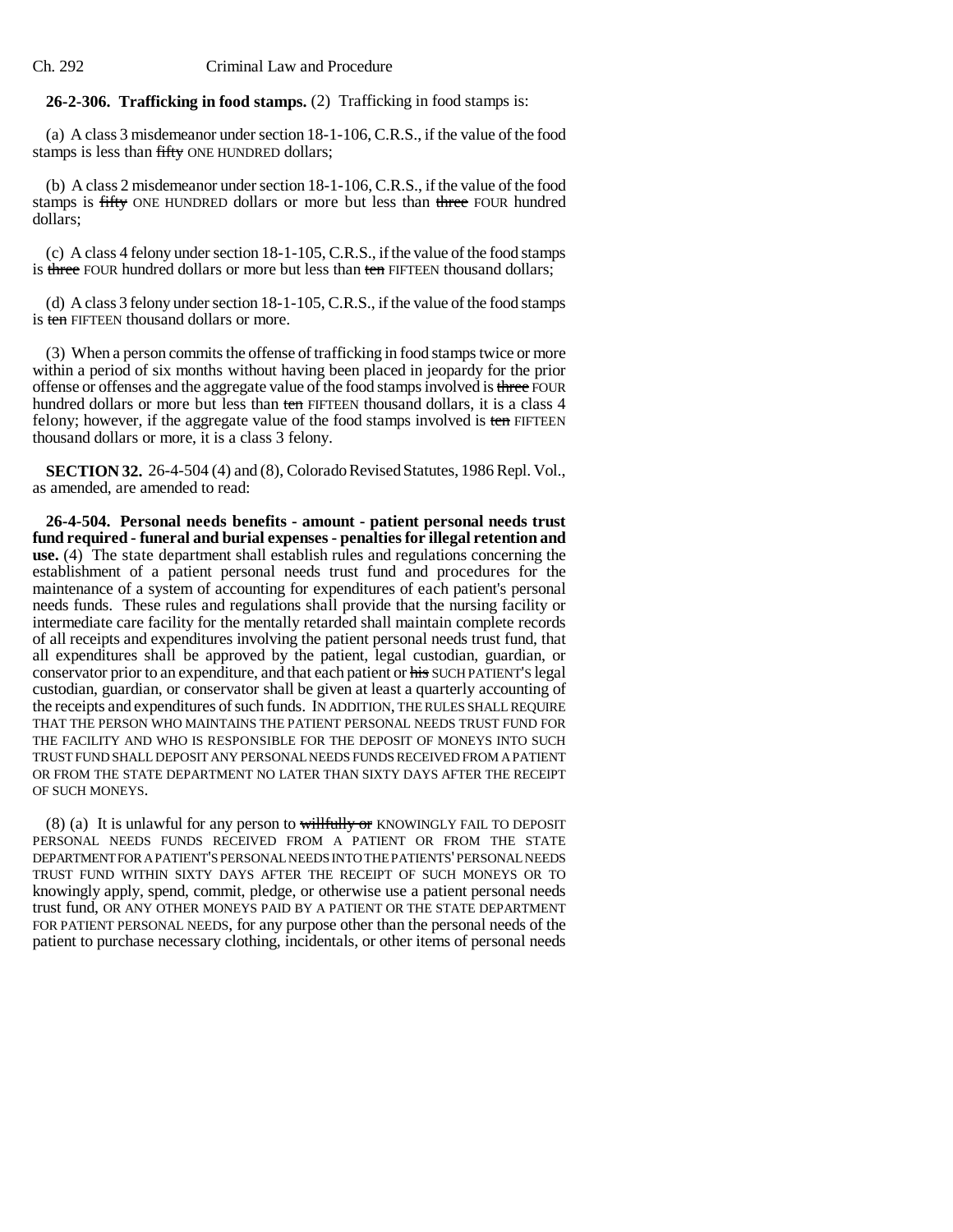which are not reimbursed by any federal or state program. DEPOSIT OR USE OF PERSONAL NEEDS FUNDS, INCLUDING THE USE OF A PETTY CASH FUND FOR PERSONAL NEEDS PURPOSES, IS NOT A VIOLATION OF THIS SECTION IF SUCH DEPOSIT OR USE IS IN SUBSTANTIAL COMPLIANCE WITH APPLICABLE REGULATIONS OF THE STATE DEPARTMENT, NOR SHALL SUMS LATER ORDERED REPAID TO THE PATIENTS' PERSONAL NEEDS TRUST FUND AS A RESULT OF AN AUDIT ADJUSTMENT OR A DISPUTE RELATED TO A PRORATION OF PATIENT PAYMENT BE DETERMINED TO CONSTITUTE A VIOLATION OF THIS SECTION.

(b) Any person who KNOWINGLY violates any of the provisions of this subsection  $(8)$  is guilty of a misdemeanor and, upon conviction thereof, shall be punished by a fine of five hundred dollars, or by imprisonment in the county jail for not more than ninety days, or by both such fine and imprisonment BY FAILING TO DEPOSIT PERSONAL NEEDS FUNDS WITHIN SIXTY DAYS OF THE RECEIPT OF SUCH MONEYS COMMITS THE CRIME OF UNLAWFUL RETENTION OF PATIENT PERSONAL NEEDS FUNDS. ANY PERSON WHO VIOLATES ANY OF THE PROVISIONS OF THIS SUBSECTION (8) BY APPLYING, SPENDING, COMMITTING, PLEDGING, OR OTHERWISE USING A PATIENT PERSONAL NEEDS TRUST FUND FOR ANY PURPOSE OTHER THAN THE PURPOSES PERMITTED BY THIS SUBSECTION (8) COMMITS THE CRIME OF UNLAWFUL USE OF A PATIENT PERSONAL NEEDS TRUST FUND.

(c) UNLAWFUL RETENTION OF PATIENT PERSONAL NEEDS FUNDS IS A CLASS 3 MISDEMEANOR. WHEN A PERSON COMMITS UNLAWFUL RETENTION OF PATIENT PERSONAL NEEDS FUNDS TWICE OR MORE WITHIN A PERIOD OF SIX MONTHS WITHOUT HAVING BEEN PLACED IN JEOPARDY FOR THE PRIOR OFFENSE OR OFFENSES, UNLAWFUL RETENTION OF PATIENT PERSONAL NEEDS FUNDS IS A CLASS 1 MISDEMEANOR.

(d) UNLAWFUL USE OF A PATIENT PERSONAL NEEDS TRUST FUND IS:

(I) A CLASS 3 MISDEMEANOR, IF THE AMOUNT INVOLVED IS LESS THAN ONE HUNDRED DOLLARS;

(II) A CLASS 2 MISDEMEANOR, IF THE AMOUNT INVOLVED IS ONE HUNDRED DOLLARS OR MORE BUT LESS THAN FOUR HUNDRED DOLLARS;

(III) A CLASS 4 FELONY, IF THE AMOUNT INVOLVED IS FOUR HUNDRED DOLLARS OR MORE BUT LESS THAN FIFTEEN THOUSAND DOLLARS;

(IV) A CLASS 3 FELONY, IF THE AMOUNT INVOLVED IS FIFTEEN THOUSAND DOLLARS OR MORE.

(e) ANY PERSON WHO IS CONVICTED OF VIOLATING THIS SUBSECTION (8) MAY NOT OWN OR OPERATE A NURSING FACILITY THAT RECEIVES MEDICAL ASSISTANCE PURSUANT TO THIS ARTICLE. FOR THE PURPOSES OF THIS PARAGRAPH (e), "CONVICTED" MEANS THE ENTRY OF A PLEA OF GUILTY, INCLUDING A PLEA OF GUILTY ENTERED PURSUANT TO A DEFERRED SENTENCE UNDER SECTION 16-7-403,C.R.S., THE ENTRY OF A PLEA OF NO CONTEST ACCEPTED BY THE COURT, OR THE ENTRY OF A VERDICT OF GUILTY BY A JUDGE OR JURY.

**SECTION 33.** 29-22-101 (2) (a), Colorado Revised Statutes, 1986 Repl. Vol., as amended, is amended to read: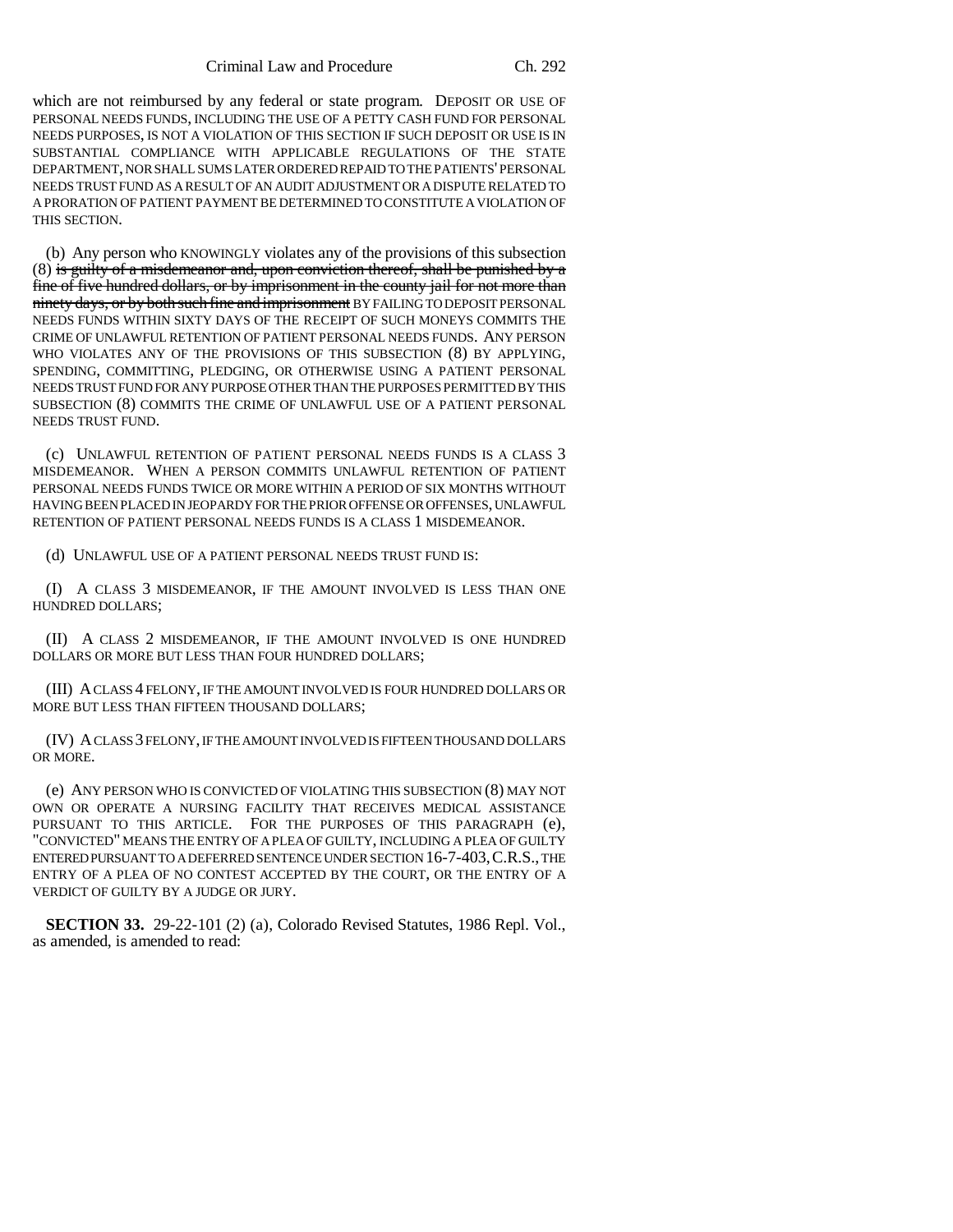**29-22-101. Definitions.** As used in this article, unless the context otherwise requires:

(2) (a) "Hazardous substance incident" means any emergency circumstance involving the sudden discharge of a hazardous substance which in the judgment of an emergency response authority, threatens immediate and irreparable harm to the environment or the health and safety of any individual other than individuals exposed to the risks associated with hazardous substances in the normal course of their employment. "Hazardous substance incident" includes those incidents of spilling, dumping, or abandonment of a hazardous substance, whether or not such spilling, dumping, or abandonment is found to threaten immediate and irreparable harm, but such term does not include any discharge of a hazardous substance authorized pursuant to any federal, state, or local law or regulation. "Hazardous substance incident" includes those incidents which occur during transportation of a hazardous substance, in which a spill does not occur during the incident but is threatened prior to or during the cleanup period.

**SECTION 34.** 39-28.7-107, Colorado Revised Statutes, 1982 Repl. Vol., as amended, is amended to read:

**39-28.7-107. Prohibited acts - penalties.** Any person in possession of a package of controlled substances or marihuana without a stamp affixed thereto shall be assessed, in addition to the tax imposed by this article, a penalty equal to ten THREE times the amount of tax owed. ASSESSMENT OF THE CIVIL PENALTY PURSUANT TO THIS SECTION AGAINST ANY PERSON SHALL NOT FORECLOSE CRIMINAL PROSECUTION OF SUCH PERSON.

**SECTION 35.** 42-2-202 (2) (a) (V), Colorado Revised Statutes, 1984 Repl. Vol., is amended to read:

**42-2-202. Habitual offenders - frequency and type of violations.** (2) (a) (V) Vehicular assault or vehicular homicide, or manslaughter or criminally negligent homicide which results from the operation of a motor vehicle, or joyriding AGGRAVATED MOTOR VEHICLE THEFT, as such offenses are described in title 18, C.R.S.;

**SECTION 36.** 42-3-114.5 (2) (a), Colorado Revised Statutes, 1984 Repl. Vol., is amended to read:

**42-3-114.5. Access to records of license plate holders.** (2) (a) A peace officer as defined in section  $24-32-603(4)$ , 18-1-901 (3) (1), C.R.S., when the peace officer is seeking to ascertain the identity of the owner of a motor vehicle; and

**SECTION 37.** 42-4-1213 (4) (a) and (4) (b), Colorado Revised Statutes, 1984 Repl. Vol., as amended, are amended to read:

**42-4-1213. Compulsory insurance - penalty.** (4) (a) Any person who violates the provisions of subsection  $(1)$ ,  $(2)$ , or  $(3)$  of this section is guilty of COMMITS a CLASS 1 misdemeanor traffic offense. and, upon conviction thereof, shall be punished by a fine of not less than one hundred dollars nor more than one thousand dollars, and, in addition, the court may impose imprisonment in the county jail for not less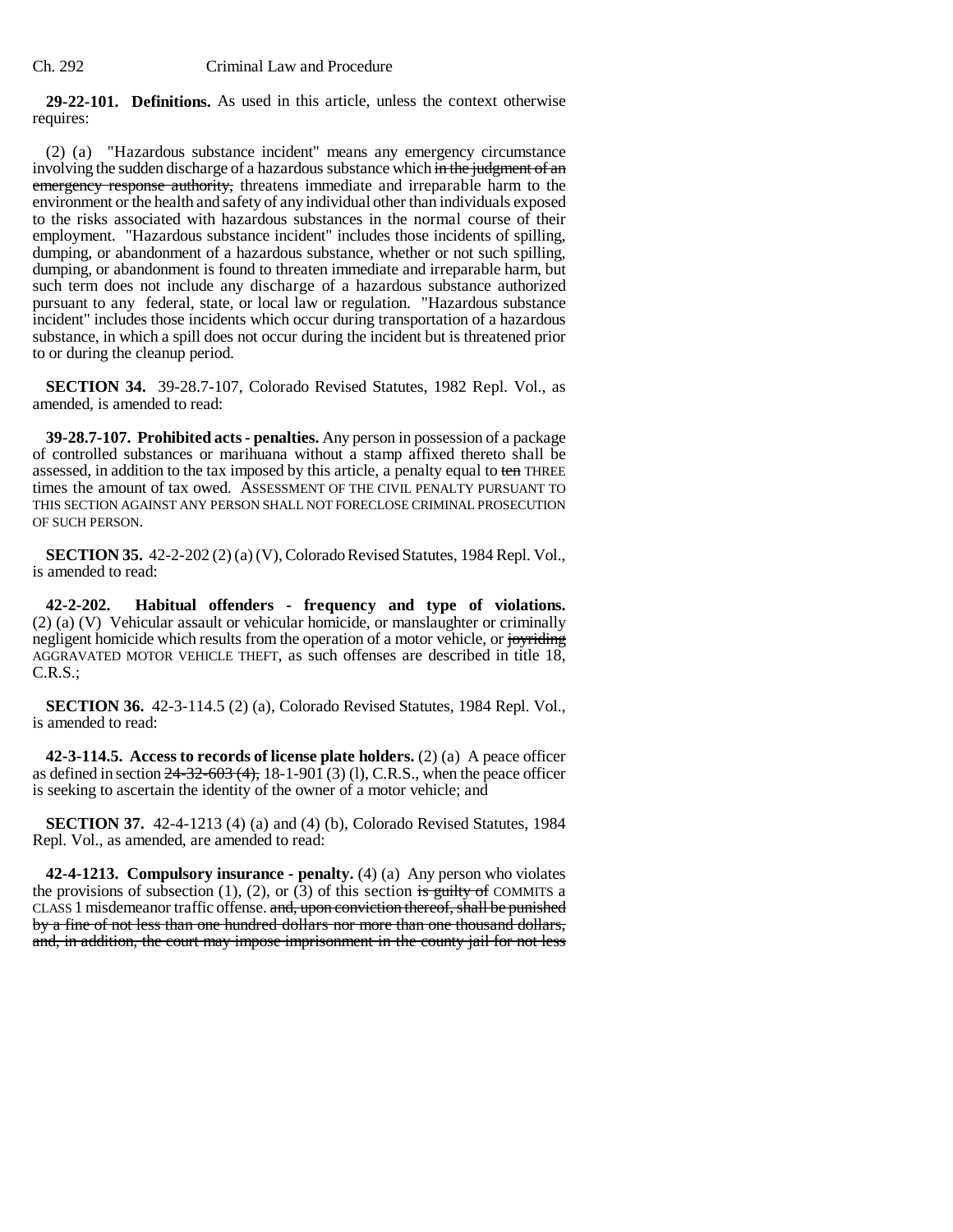than ten days nor more than one year. The MINIMUM fine imposed by this paragraph  $(a)$  SECTION 42-4-1501 (2) (a) (II) (A) shall be mandatory, and the court shall not suspend said SUCH MINIMUM fine, in whole or in part, unless it is established that appropriate insurance as required under section 10-4-705 and 10-4-716, C.R.S., has been obtained. NOTHING IN THIS PARAGRAPH (a) SHALL BE CONSTRUED TO PREVENT THE COURT FROM IMPOSING A FINE GREATER THAN THE MINIMUM MANDATORY FINE.

(b) Upon a second or subsequent conviction under this section within a period of two years following a prior conviction under this section, IN ADDITION TO ANY IMPRISONMENT IMPOSED PURSUANT TO SECTION 42-4-1501 (2) (a) (II) (A), the defendant shall be punished by a MINIMUM MANDATORY fine of not less than two hundred dollars, nor more than one thousand dollars, and, in addition, the court may impose imprisonment in the county jail for not less than ten days nor more than one year. The fine imposed by this paragraph (b) shall be mandatory, and the court shall not suspend said SUCH MINIMUM fine, in whole or in part, unless it is established that appropriate insurance as required under section 10-4-705 and 10-4-716, C.R.S., has been obtained. NOTHING IN THIS PARAGRAPH (b) SHALL BE CONSTRUED TO PREVENT THE COURT FROM IMPOSING A FINE GREATER THAN THE MINIMUM MANDATORY FINE.

**SECTION 38.** The introductory portion to  $42-4-1501$  (2) (a) (II) (A), Colorado Revised Statutes, 1984 Repl. Vol., as amended, is amended to read:

**42-4-1501. Traffic offenses and infractions classified - penalties - penalty and surcharge schedule.** (2) (a) (II) (A) Except as provided in subsections (3) and (4) of this section and in sections SECTION 42-4-1202 (4), and  $42-4-1213$  (4), misdemeanor traffic offenses are divided into two classes which are distinguished from one another by the following penalties which are authorized upon conviction:

**SECTION 39.** 42-5-103 (2), Colorado Revised Statutes, 1984 Repl. Vol., as amended, is amended to read:

**42-5-103. Tampering with a motor vehicle.** (2) Tampering with a motor vehicle is:

(a) A class 2 misdemeanor if the damage is less than three FOUR hundred dollars;

(b) A class 5 felony if the damage is three FOUR hundred dollars or more but less than ten FIFTEEN thousand dollars;

(c) A class 3 felony if the damage is ten FIFTEEN thousand dollars or more or causes bodily injury to any person.

**SECTION 40.** 42-5-104 (2) and (3), Colorado Revised Statutes, 1984 Repl. Vol., as amended, are amended to read:

**42-5-104. Theft of motor vehicle parts.** (2) Theft of motor vehicle parts is:

(a) A class 2 misdemeanor if the value of the thing involved is less than three FOUR hundred dollars;

(b) A class 5 felony if the value of the thing involved is three FOUR hundred dollars